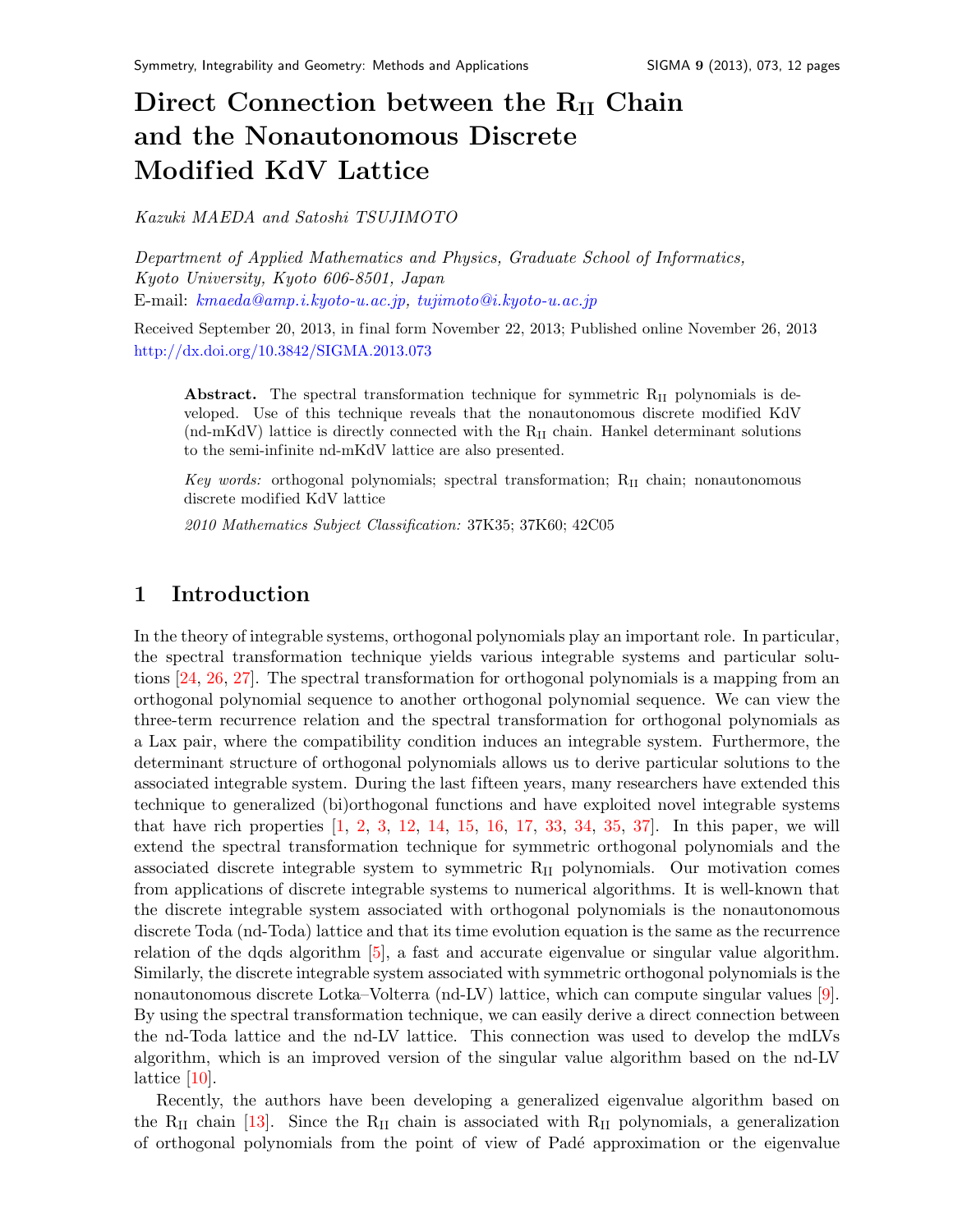problem [\[8,](#page-10-7) [18,](#page-11-12) [28\]](#page-11-13), the proposed algorithm has good properties similar to the dqds algorithm. These studies motivate us to find the discrete integrable system associated with symmetric  $R_{II}$ polynomials and its connection with the  $R_{II}$  chain. The derived discrete integrable system may become the basis for developing good numerical algorithms for generalized eigenvalue problems or Padé approximations, for example.

This paper is organized as follows. In Section [2,](#page-1-0) we briefly recall the derivation of the nd-Toda lattice and the nd-LV lattice from the theory of spectral transformations for ordinary and symmetric orthogonal polynomials, respectively. We also review the direct connection (Miura transformation) between the nd-Toda lattice and the nd-LV lattice. In Section [3,](#page-5-0) we extend the framework presented in Section [2](#page-1-0) to  $R_{II}$  polynomials. We then demonstrate that the spectral transformations for symmetric RII polynomials give rise to the nonautonomous discrete modified KdV (nd-mKdV) lattice. Particular solutions to the semi-infinite nd-mKdV lattice and the direct connection between the  $R_{II}$  chain and the nd-mKdV lattice are also derived. Section [4](#page-10-8) is devoted to concluding remarks.

## <span id="page-1-0"></span>2 Derivation of the nd-Toda lattice and the nd-LV lattice

### 2.1 Orthogonal polynomials and the nd-Toda lattice

Monic orthogonal polynomials are defined by a three-term recurrence relation in the form

<span id="page-1-3"></span>
$$
\phi_{-1}^{k,t}(x) := 0, \qquad \phi_0^{k,t}(x) := 1, \n\phi_{n+1}^{k,t}(x) := (x - a_n^{k,t})\phi_n^{k,t}(x) - b_n^{k,t}\phi_{n-1}^{k,t}(x), \qquad n = 0, 1, 2, \dots,
$$
\n(1)

where  $a_n^{k,t} \in \mathbb{R}$ ,  $b_n^{k,t} \in \mathbb{R} \setminus \{0\}$ , and  $k,t \in \mathbb{Z}$  indicate discrete time. By definition,  $\phi_n^{k,t}(x)$ is a monic polynomial of degree n. If some constant  $h_0^{k,t} \in \mathbb{R} \setminus \{0\}$  is fixed, then Favard's theorem [\[4\]](#page-10-9) provides a unique linear functional  $\mathcal{L}^{k,t} \colon \mathbb{R}[x] \to \mathbb{R}$  such that the orthogonality relation

<span id="page-1-5"></span>
$$
\mathcal{L}^{k,t}[x^m \phi_n^{k,t}(x)] = h_n^{k,t} \delta_{m,n}, \qquad n = 0, 1, 2, \dots, \qquad m = 0, 1, \dots, n,
$$
\n(2)

holds, where

$$
h_n^{k,t} = h_0^{k,t} b_1^{k,t} b_2^{k,t} \cdots b_n^{k,t}, \qquad n = 1, 2, 3, \ldots,
$$

and  $\delta_{m,n}$  is the Kronecker delta.

Let us introduce time evolution into the orthogonal polynomials through spectral transformations. First, the spectral transformations for the k-direction are

<span id="page-1-1"></span>
$$
x\phi_n^{k+1,t}(x) = \phi_{n+1}^{k,t}(x) + q_n^{k,t}\phi_n^{k,t}(x),\tag{3a}
$$

$$
\phi_n^{k,t}(x) = \phi_n^{k+1,t}(x) + e_n^{k,t} \phi_{n-1}^{k+1,t}(x),\tag{3b}
$$

where

<span id="page-1-6"></span>
$$
q_n^{k,t} := -\frac{\phi_{n+1}^{k,t}(0)}{\phi_n^{k,t}(0)}, \qquad e_n^{k,t} := \frac{\mathcal{L}^{k,t}[x^n \phi_n^{k,t}(x)]}{\mathcal{L}^{k+1,t}[x^{n-1} \phi_{n-1}^{k+1,t}(x)]},\tag{4}
$$

<span id="page-1-4"></span>
$$
\mathcal{L}^{k+1,t}[\pi(x)] \coloneqq \mathcal{L}^{k,t}[x\pi(x)] \qquad \text{for all } \pi(x) \in \mathbb{R}[x]. \tag{5}
$$

It is readily verified that  $\{\phi_n^{k+1,t}(x)\}_{n=0}^{\infty}$  are monic orthogonal polynomials with respect to the linear functional  $\mathcal{L}^{k+1,t}$ . Similarly, the spectral transformations for the t-direction are

<span id="page-1-2"></span>
$$
(x + s^{(t)})\phi_n^{k,t+1}(x) = \phi_{n+1}^{k,t}(x) + \tilde{q}_n^{k,t}\phi_n^{k,t}(x),
$$
\n(6a)

$$
\phi_n^{k,t}(x) = \phi_n^{k,t+1}(x) + \tilde{e}_n^{k,t} \phi_{n-1}^{k,t+1}(x),\tag{6b}
$$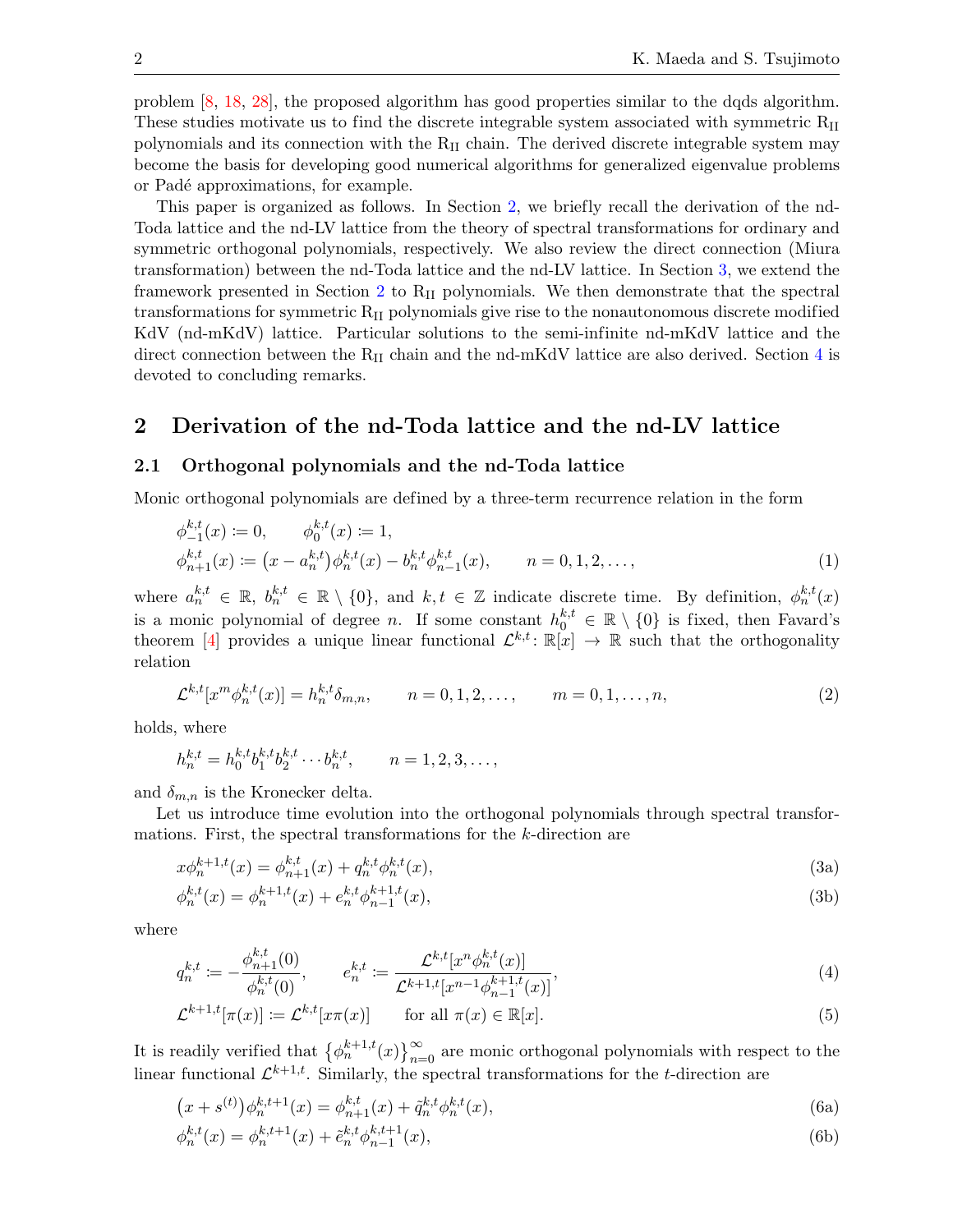where  $s^{(t)}$  is a nonzero parameter depending on t and

$$
\tilde{q}_n^{k,t} := -\frac{\phi_{n+1}^{k,t}(-s^{(t)})}{\phi_n^{k,t}(-s^{(t)})}, \qquad \tilde{e}_n^{k,t} := \frac{\mathcal{L}^{k,t}\left[x^n \phi_n^{k,t}(x)\right]}{\mathcal{L}^{k,t+1}\left[x^{n-1} \phi_{n-1}^{k,t+1}(x)\right]},\tag{7}
$$

$$
\mathcal{L}^{k,t+1}[\pi(x)] \coloneqq \mathcal{L}^{k,t}[(x+s^{(t)})\pi(x)] \qquad \text{for all } \pi(x) \in \mathbb{R}[x]. \tag{8}
$$

The only difference between the transformations for the k-direction  $(3)$  and the t-direction  $(6)$ is the parameter  $s^{(t)}$ . Fig. [1](#page-2-0) illustrates the relations among the monic orthogonal polynomials, the spectral transformations and the dependent variables.

<span id="page-2-3"></span><span id="page-2-2"></span>
$$
\begin{array}{c}\n\left|\downarrow\right.\n\left.\frac{\{\hat{q}_{n}^{k+1,t-1}\}_{n=0,\;s}^{n}(t-1)}{\{\hat{e}_{n}^{k+1,t-1}(x)\}_{n=0}^{n}}\right.\\
\left.\frac{\{\hat{q}_{n}^{k+1,t-1}\}_{n=1}^{n}(x)\}_{n=0}^{n}\xleftarrow{\{\hat{e}_{n}^{k+1,t-1}\}_{n=1}^{n}(x)\}_{n=1}^{n}(x_{n}^{k+1},t}(x))_{n=0}^{\infty}\xleftarrow{\{\hat{e}_{n}^{k+1,t-1}\}_{n=1}^{n}(x)\}_{n=0}^{n}(x_{n}^{k+1},t}(x))_{n=0}^{\infty}\xleftarrow{\{\hat{e}_{n}^{k+1,t-1}\}_{n=1}^{n}(x)}\right.\\
\left.\frac{\{\hat{q}_{n}^{k,t-1}\}_{n=1}^{n}(x)\}_{n=0,\;s^{(t-1)}}^{n}(x_{n}^{k+1},t}(x))_{n=0}^{\infty}\xleftarrow{\{\hat{q}_{n}^{k,t-1}\}_{n=1}^{n}(x)}\right.\\
\left.\frac{\{\hat{q}_{n}^{k,t-1}\}_{n=1}^{n}(x)\}_{n=0,\;s^{(t-1)}}^{n}(x_{n}^{k+1},t}(x))_{n=0}^{\infty}\xleftarrow{\{\hat{q}_{n}^{k,t-1}\}_{n=1}^{n}(x)}\right.\\
\left.\frac{\{\hat{q}_{n}^{k,t-1}\}_{n=1}^{n}(x_{n}^{k+1},t}(x))_{n=0}^{\infty}\xleftarrow{\{\hat{e}_{n}^{k,t-1}\}_{n=1}^{n}(x_{n}^{k+1},t}(x))_{n=0}^{\infty}\xleftarrow{\{\hat{e}_{n}^{k,t-1}\}_{n=1}^{n}(x_{n}^{k+1},t}(x))_{n=0}^{\infty}\xleftarrow{\{\hat{q}_{n}^{k-1,t-1}\}_{n=0}^{n}(x_{n}^{k-1},t}(x))_{n=0}^{\infty}\xleftarrow{\{\hat{q}_{n}^{k-1,t-1}\}_{n=1}^{n}(x_{n}^{k-1},t}(x))_{n=0}^{\infty}\xleftarrow{\{\hat{q}_{n}^{k-1,t-1}\}_{n=1}^{n}(x_{n}^{k-1},t}(x))_{n
$$

#### <span id="page-2-0"></span>Figure 1. Chain of the spectral transformations for monic orthogonal polynomials.

Relations  $(1)$ ,  $(3)$  and  $(6)$  yield

$$
\phi_{n+1}^{k,t}(x) = (x - a_n^{k,t}) \phi_n^{k,t}(x) - b_n^{k,t} \phi_{n-1}^{k,t}(x)
$$
  
\n
$$
= (x - (q_n^{k,t} + e_n^{k,t})) \phi_n^{k,t}(x) - q_{n-1}^{k,t} e_n^{k,t} \phi_{n-1}^{k,t}(x)
$$
  
\n
$$
= (x - (q_n^{k-1,t} + e_{n+1}^{k-1,t})) \phi_n^{k,t}(x) - q_n^{k-1,t} e_n^{k-1,t} \phi_{n-1}^{k,t}(x)
$$
  
\n
$$
= (x - (\tilde{q}_n^{k,t} + \tilde{e}_n^{k,t} - s^{(t)})) \phi_n^{k,t}(x) - \tilde{q}_{n-1}^{k,t} \tilde{e}_n^{k,t} \phi_{n-1}^{k,t}(x)
$$
  
\n
$$
= (x - (\tilde{q}_n^{k,t-1} + \tilde{e}_{n+1}^{k,t-1} - s^{(t-1)})) \phi_n^{k,t}(x) - \tilde{q}_n^{k,t-1} \tilde{e}_n^{k,t-1} \phi_{n-1}^{k,t}(x).
$$

Hence, for consistency, the compatibility conditions

<span id="page-2-1"></span>
$$
a_n^{k,t} = q_n^{k,t} + e_n^{k,t} = q_n^{k-1,t} + e_{n+1}^{k-1,t} = \tilde{q}_n^{k,t} + \tilde{e}_n^{k,t} - s^{(t)} = \tilde{q}_n^{k,t-1} + \tilde{e}_{n+1}^{k,t-1} - s^{(t-1)},\tag{9a}
$$

$$
b_n^{k,t} = q_{n-1}^{k,t} e_n^{k,t} = q_n^{k-1,t} e_n^{k-1,t} = \tilde{q}_{n-1}^{k,t} \tilde{e}_n^{k,t} = \tilde{q}_n^{k,t-1} \tilde{e}_n^{k,t-1},\tag{9b}
$$

$$
e_0^{k,t} = \tilde{e}_0^{k,t} = 0 \qquad \text{for all } k \text{ and } t,\tag{9c}
$$

must be satisfied. These are the time evolution equations of the semi-infinite nd-Toda lattice. Equations [\(9\)](#page-2-1) give the relations among the recurrence coefficients of  $\{\phi_n^{k,t}(x)\}_{n=0}^\infty$  and the dependent variables around  $\{\phi_n^{k,t}(x)\}_{n=0}^{\infty}$  in the diagram (Fig. [1\)](#page-2-0).

Define the moment of the linear functional  $\mathcal{L}^{0,t}$  by

$$
\mu_m^{(t)} \coloneqq \mathcal{L}^{0,t}[x^m].
$$

Note that [\(5\)](#page-1-4) gives the relation

$$
\mathcal{L}^{k,t}[x^m] = \mathcal{L}^{0,t}[x^{k+m}] = \mu_{k+m}^{(t)}.
$$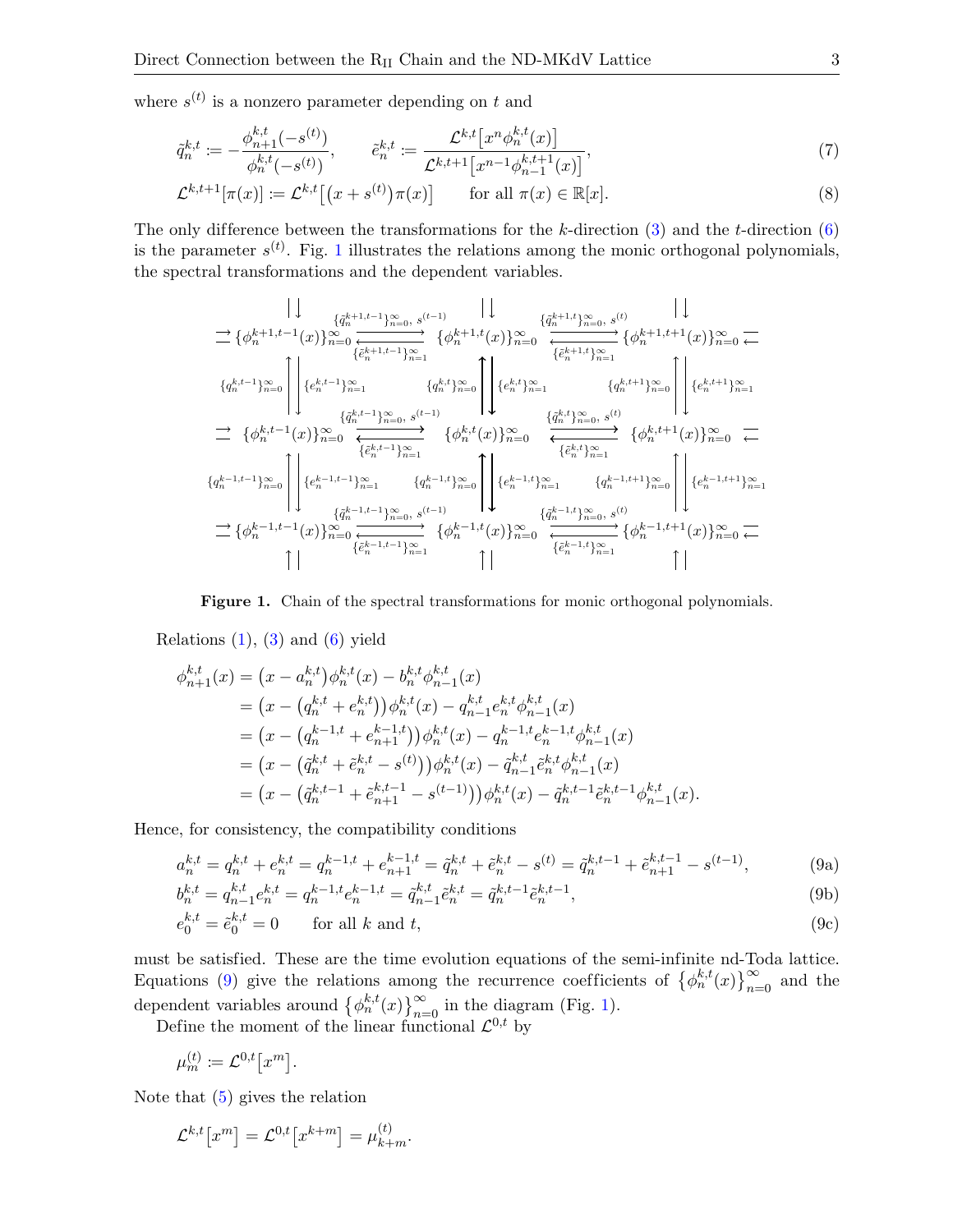Further, [\(8\)](#page-2-2) gives the dispersion relation

<span id="page-3-1"></span>
$$
\mu_m^{(t+1)} = \mu_{m+1}^{(t)} + s^{(t)}\mu_m^{(t)}.\tag{10}
$$

We should remark that, if a concrete representation of the initial linear functional  $\mathcal{L}^{0,0}$  is given by a weighted integral, then the moment may be represented concretely as

$$
\mu_m^{(t)} = \int_{\Omega} w(x) x^m \prod_{t'=0}^{t-1} (x + s^{(t')}) dx,
$$

where  $\Omega$  is some interval on the real line and  $w(x)$  is a weight function defined on  $\Omega$ .

The determinant expression of the monic orthogonal polynomials  $\{\phi_n^{k,t}(x)\}_{n=0}^{\infty}$  is given by

<span id="page-3-0"></span>
$$
\phi_n^{k,t}(x) = \frac{1}{\tau_n^{k,t}} \begin{vmatrix} \mu_k^{(t)} & \mu_{k+1}^{(t)} & \cdots & \mu_{k+n-1}^{(t)} & \mu_{k+n}^{(t)} \\ \mu_{k+1}^{(t)} & \mu_{k+2}^{(t)} & \cdots & \mu_{k+n}^{(t)} & \mu_{k+n+1}^{(t)} \\ \vdots & \vdots & \vdots & \vdots & \vdots \\ \mu_{k+n-1}^{(t)} & \mu_{k+n}^{(t)} & \cdots & \mu_{k+2n-2}^{(t)} & \mu_{k+2n-1}^{(t)} \\ 1 & x & \cdots & x^{n-1} & x^n \end{vmatrix},
$$
\n(11)

where  $\tau_n^{k,t}$  is the Hankel determinant of order *n*:

$$
\tau_{-1}^{k,t} := 0, \qquad \tau_0^{k,t} := 1, \qquad \tau_n^{k,t} := |\mu_{k+i+j}^{(t)}|_{0 \le i,j \le n-1}, \qquad n = 1,2,3,\ldots.
$$

One can readily verify that the right hand side of  $(11)$  is a monic polynomial of degree n and satisfies the orthogonality relation [\(2\)](#page-1-5). This determinant expression [\(11\)](#page-3-0) and the dispersion relation [\(10\)](#page-3-1) enable us to give Hankel determinant solutions to the nd-Toda lattice [\(9\)](#page-2-1); from [\(4\)](#page-1-6) and [\(7\)](#page-2-3), we obtain

<span id="page-3-2"></span>
$$
q_n^{k,t} = \frac{\tau_n^{k,t} \tau_{n+1}^{k+1,t}}{\tau_{n+1}^{k,t} \tau_n^{k+1,t}}, \qquad e_n^{k,t} = \frac{\tau_{n+1}^{k,t} \tau_{n-1}^{k+1,t}}{\tau_n^{k,t} \tau_n^{k+1,t}},
$$
(12a)

$$
\tilde{q}_n^{k,t} = \frac{\tau_n^{k,t} \tau_{n+1}^{k,t+1}}{\tau_{n+1}^{k,t} \tau_n^{k,t+1}}, \qquad \tilde{e}_n^{k,t} = \frac{\tau_{n+1}^{k,t} \tau_{n-1}^{k,t+1}}{\tau_n^{k,t} \tau_n^{k,t+1}}.
$$
\n(12b)

## 2.2 Symmetric orthogonal polynomials and the nd-LV lattice

Next, we consider the polynomial sequence  $\{\sigma_n^{k,t}(x)\}_{n=0}^{\infty}$  defined by

$$
\sigma_{2n+i}^{k,t}(x) \coloneqq x^i \phi_n^{k+i,t}(x^2), \qquad n = 0, 1, 2, \dots, \qquad i = 0, 1.
$$

By definition,  $\sigma_n^{k,t}(x)$  is a monic polynomial of degree n and has the symmetry property

$$
\sigma_n^{k,t}(-x) = (-1)^n \sigma_n^{k,t}(x).
$$

Further,  $\{\sigma_n^{k,t}(x)\}_{n=0}^{\infty}$  are orthogonal with respect to the linear functional  $\mathcal{S}^{k,t}$  defined by

$$
S^{k,t}[x^{2m}] := \mathcal{L}^{k,t}[x^m], \qquad S^{k,t}[x^{2m+1}] := 0, \qquad m = 0, 1, 2, \dots
$$

 $\{\sigma_n^{k,t}(x)\}_{n=0}^{\infty}$  are called monic symmetric orthogonal polynomials.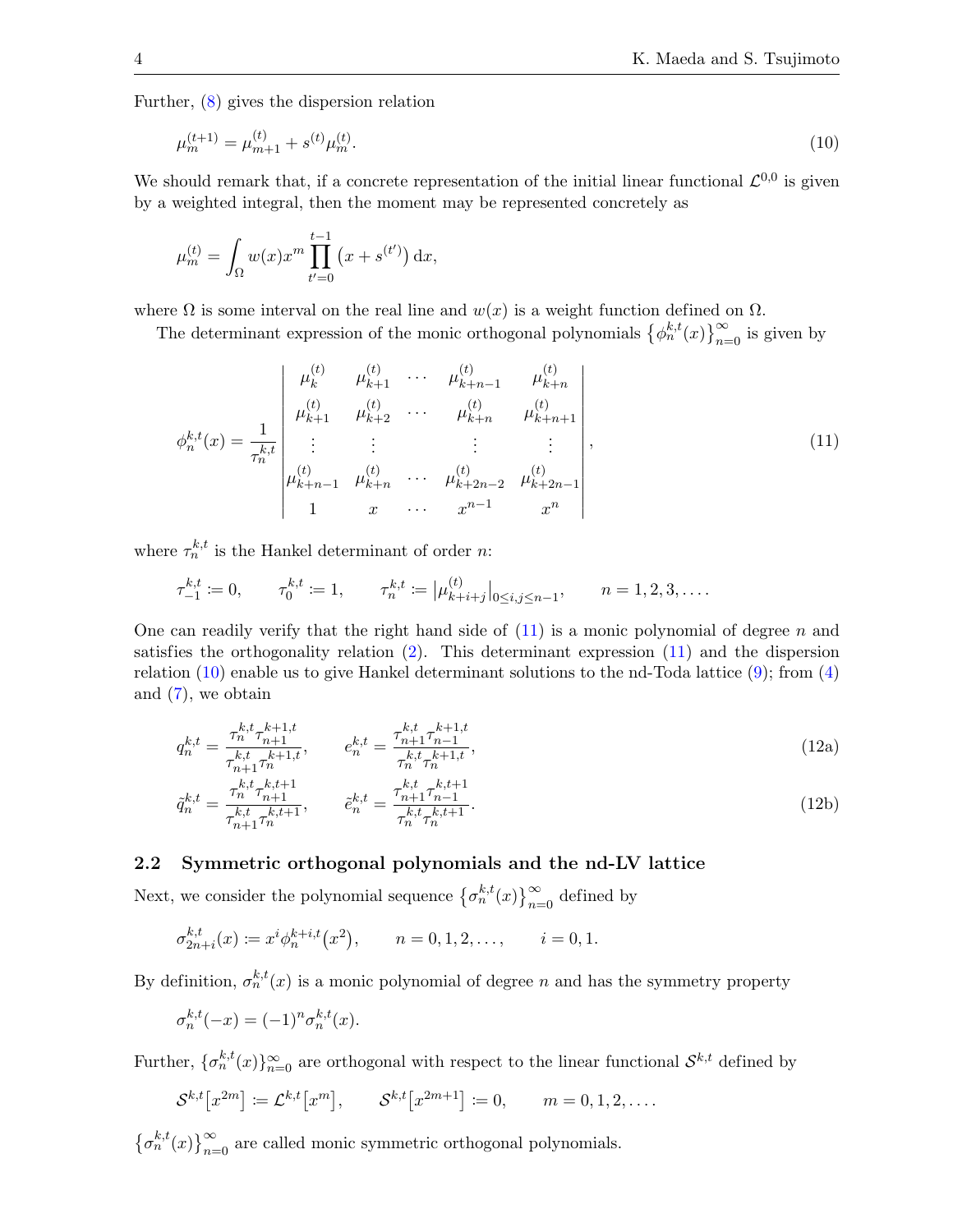From  $(3)$ , we have the relations

$$
x^{2} \phi_{n}^{k+1,t}(x^{2}) = \phi_{n+1}^{k,t}(x^{2}) + q_{n}^{k,t} \phi_{n}^{k,t}(x^{2}),
$$
  

$$
x \phi_{n}^{k,t}(x^{2}) = x \phi_{n}^{k+1,t}(x^{2}) + e_{n}^{k,t} x \phi_{n-1}^{k+1,t}(x^{2}).
$$

These relations lead us to the three-term recurrence relation that  $\{\sigma_n^{k,t}(x)\}_{n=0}^{\infty}$  satisfy:

<span id="page-4-0"></span>
$$
\sigma_{2n+2}^{k,t}(x) = x \sigma_{2n+1}^{k,t}(x) - q_n^{k,t} \sigma_{2n}^{k,t}(x), \qquad (13a)
$$

<span id="page-4-1"></span>
$$
\sigma_{2n+1}^{k,t}(x) = x \sigma_{2n}^{k,t}(x) - e_n^{k,t} \sigma_{2n-1}^{k,t}(x). \tag{13b}
$$

Spectral transformations for  $\{\sigma_n^{k,t}(x)\}_{n=0}^{\infty}$  are also induced from [\(6\)](#page-1-2):

$$
(x^{2} + s^{(t)})\sigma_{2n}^{k,t+1}(x) = \sigma_{2n+2}^{k,t}(x) + \tilde{q}_{n}^{k,t}\sigma_{2n}^{k,t}(x),
$$
\n(14a)

$$
(x^{2} + s^{(t)})\sigma_{2n+1}^{k,t+1}(x) = \sigma_{2n+3}^{k,t}(x) + \tilde{q}_{n}^{k+1,t}\sigma_{2n+1}^{k,t}(x),
$$
\n(14b)

$$
\sigma_{2n}^{k,t}(x) = \sigma_{2n}^{k,t+1}(x) + \tilde{e}_n^{k,t} \sigma_{2n-2}^{k,t+1}(x),\tag{14c}
$$

$$
\sigma_{2n+1}^{k,t}(x) = \sigma_{2n+1}^{k,t+1}(x) + \tilde{e}_n^{k+1,t} \sigma_{2n-1}^{k,t+1}(x).
$$
\n(14d)

Relations [\(13\)](#page-4-0) and [\(14\)](#page-4-1) show that there exist variables  $v_n^{k,t}$  satisfying the relations

<span id="page-4-2"></span>
$$
(x^{2} + s^{(t)})\sigma_{n}^{k,t+1}(x) = x\sigma_{n+1}^{k,t}(x) + (s^{(t)} + v_{n}^{k,t})\sigma_{n}^{k,t}(x),
$$
\n(15a)

$$
(s^{(t)} + v_n^{k,t})\sigma_n^{k,t}(x) = s^{(t)}\sigma_n^{k,t+1}(x) + v_n^{k,t}\sigma_{n-1}^{k,t+1}(x).
$$
\n(15b)

Relations [\(15\)](#page-4-2) yield

$$
\sigma_{n+1}^{k,t}(x) = x \sigma_n^{k,t}(x) - v_n^{k,t} \left(1 + \left(s^{(t)}\right)^{-1} v_{n-1}^{k,t}\right) \sigma_{n-1}^{k,t}(x)
$$
\n
$$
= x \sigma_n^{k,t}(x) - v_n^{k,t-1} \left(1 + \left(s^{(t-1)}\right)^{-1} v_{n+1}^{k,t-1}\right) \sigma_{n-1}^{k,t}(x). \tag{16}
$$

Hence, the compatibility condition

<span id="page-4-4"></span>
$$
v_n^{k,t} \left(1 + \left(s^{(t)}\right)^{-1} v_{n-1}^{k,t}\right) = v_n^{k,t-1} \left(1 + \left(s^{(t-1)}\right)^{-1} v_{n+1}^{k,t-1}\right),\tag{17a}
$$

$$
v_0^{k,t} = 0 \qquad \text{for all } k \text{ and } t,\tag{17b}
$$

must be satisfied. This is the time evolution equation of the semi-infinite nd-LV lattice.

From relations  $(13)$ – $(16)$ , we obtain the Miura transformation between the nd-Toda lattice  $(9)$ and the nd-LV lattice [\(17\)](#page-4-4):

$$
q_n^{k,t} = v_{2n+1}^{k,t} \left(1 + \left(s^{(t)}\right)^{-1} v_{2n}^{k,t}\right) = v_{2n+1}^{k,t-1} \left(1 + \left(s^{(t-1)}\right)^{-1} v_{2n+2}^{k,t-1}\right),
$$
  
\n
$$
e_n^{k,t} = v_{2n}^{k,t} \left(1 + \left(s^{(t)}\right)^{-1} v_{2n-1}^{k,t}\right) = v_{2n}^{k,t-1} \left(1 + \left(s^{(t-1)}\right)^{-1} v_{2n+1}^{k,t-1}\right),
$$
  
\n
$$
\tilde{q}_n^{k,t} = s^{(t)} \left(1 + \left(s^{(t)}\right)^{-1} v_{2n+1}^{k,t}\right) \left(1 + \left(s^{(t)}\right)^{-1} v_{2n}^{k,t}\right)
$$
  
\n
$$
= s^{(t)} \left(1 + \left(s^{(t)}\right)^{-1} v_{2n+1}^{k-1,t}\right) \left(1 + \left(s^{(t)}\right)^{-1} v_{2n+2}^{k-1,t}\right),
$$
  
\n
$$
\tilde{e}_n^{k,t} = \left(s^{(t)}\right)^{-1} v_{2n}^{k,t} v_{2n-1}^{k,t} = \left(s^{(t)}\right)^{-1} v_{2n}^{k-1,t} v_{2n+1}^{k-1,t}.
$$

In addition, from relations  $(15)$ , we obtain

$$
1 + (s^{(t)})^{-1} v_{2n}^{k,t} = \frac{\sigma_{2n}^{k,t+1}(0)}{\sigma_{2n}^{k,t}(0)} = \frac{\phi_n^{k,t+1}(0)}{\phi_n^{k,t}(0)},
$$
  

$$
1 + (s^{(t)})^{-1} v_{2n-1}^{k,t} = (-s^{(t)})^{-1/2} \frac{\sigma_{2n}^{k,t}((-s^{(t)})^{1/2})}{\sigma_{2n-1}^{k,t}((-s^{(t)})^{1/2})} = -(s^{(t)})^{-1} \frac{\phi_n^{k,t}(-s^{(t)})}{\phi_{n-1}^{k+1,t}(-s^{(t)})}
$$

<span id="page-4-3"></span>.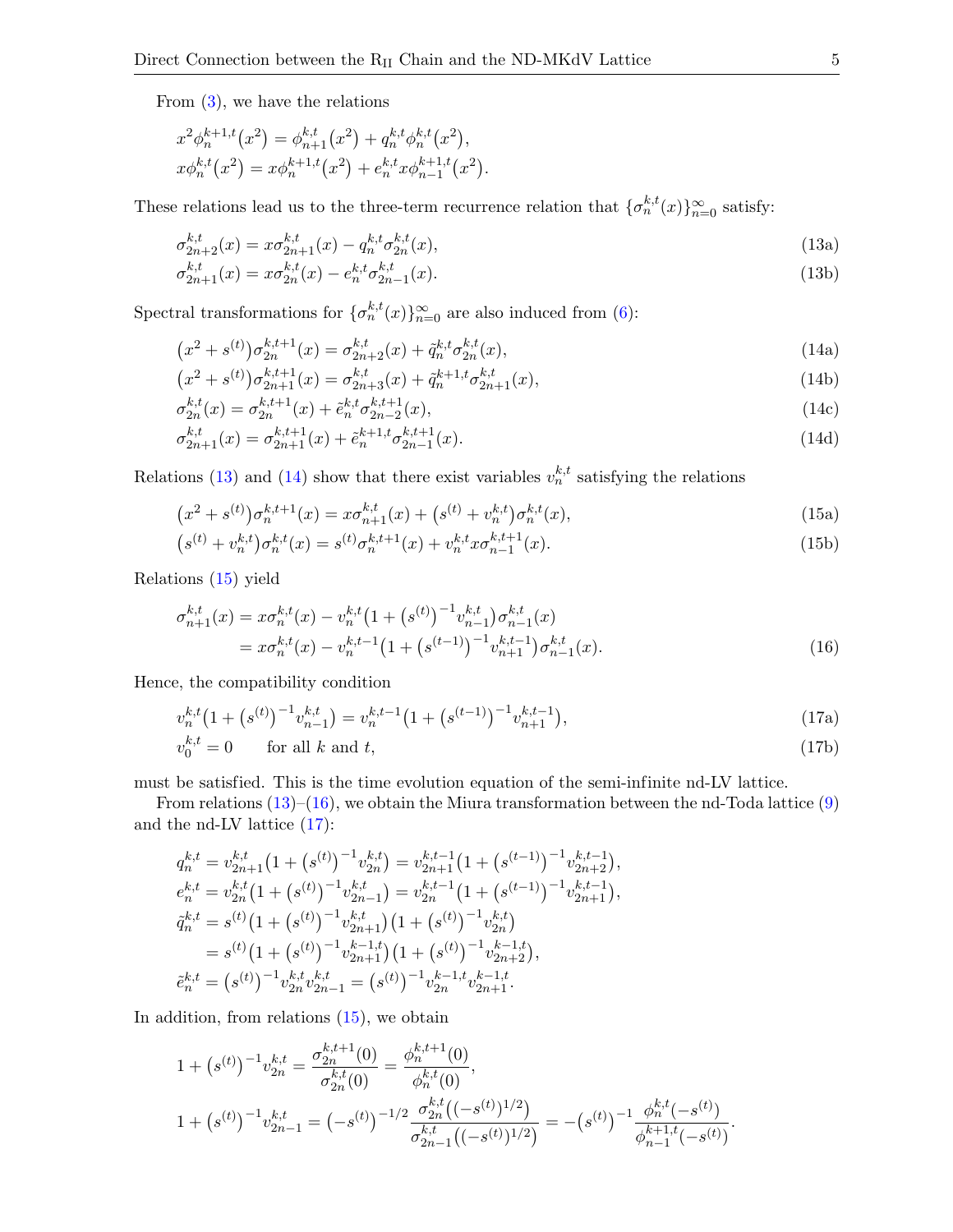By using these relations and the solutions to the nd-Toda lattice [\(12\)](#page-3-2), we obtain Hankel determinant solutions to the nd-LV lattice  $(17)$ :

$$
v_{2n+1}^{k,t} = q_n^{k,t} \frac{\phi_n^{k,t}(0)}{\phi_n^{k,t+1}(0)} = \frac{\tau_n^{k,t+1} \tau_{n+1}^{k+1,t}}{\tau_{n+1}^{k,t} \tau_n^{k+1,t+1}},
$$
  

$$
v_{2n}^{k,t} = -s^{(t)} e_n^{k,t} \frac{\phi_{n-1}^{k+1,t}(-s^{(t)})}{\phi_n^{k,t}(-s^{(t)})} = s^{(t)} \frac{\tau_{n+1}^{k,t} \tau_{n-1}^{k+1,t+1}}{\tau_n^{k,t+1} \tau_n^{k+1,t}}
$$

# <span id="page-5-0"></span>3 Derivation of the  $R_{II}$  chain and the nd-mKdV lattice

We will apply the framework constructed in the previous section to monic  $R_{II}$  polynomials and derive the nd-mKdV lattice.

.

### 3.1  $R_{II}$  polynomials and the  $R_{II}$  chain

Monic RII polynomials are defined by the three-term recurrence relation of the form

$$
\varphi_{-1}^{k,t}(x) := 0, \qquad \varphi_0^{k,t}(x) := 1,
$$
  
\n
$$
\varphi_{n+1}^{k,t}(x) := ((1 + \beta_n^{k,t})x - \alpha_n^{k,t})\varphi_n^{k,t}(x) - \beta_n^{k,t}(x + \gamma_{k+t+2n-2})(x + \gamma_{k+t+2n-1})\varphi_{n-1}^{k,t}(x),
$$
  
\n
$$
n = 0, 1, 2, \dots,
$$

where  $\alpha_n^{k,t} \in \mathbb{R}$  and  $\beta_n^{k,t}, \gamma_{k+t+n} \in \mathbb{R} \setminus \{0\}$ . If nonzero constants  $h_0^{k,t}$  $_{0}^{k,t}$  and  $h_{1}^{k,t}$  $i<sub>1</sub><sup>κ,t</sup>$  are fixed, then a Favard-type theorem [\[8\]](#page-10-7) guarantees the existence of a unique linear functional  $\mathcal{L}^{k,t}$  such that the orthogonality relation

$$
\mathcal{L}^{k,t}\left[\frac{x^m \varphi_n^{k,t}(x)}{\prod_{j=0}^{2n-1} (x + \gamma_{k+t+j})}\right] = h_n^{k,t} \delta_{m,n}, \qquad n = 0, 1, 2, \dots, \qquad m = 0, 1, \dots, n,
$$

holds, where  $h_n^{k,t}$ ,  $n = 2,3,...$  are nonzero constants. Note that  $\mathcal{L}^{k,t}$  is defined on the vector space spanned by  $\frac{1}{\prod_{j=0}^{l-1} (x+\gamma_{k+t+j})}, l = 0, 1, 2, \ldots$ .

As in the case of monic orthogonal polynomials, we introduce the time evolution of the monic RII polynomials by the following spectral transformations:

<span id="page-5-1"></span>
$$
(1 + q_n^{k,t})x\varphi_n^{k+1,t}(x) = \varphi_{n+1}^{k,t}(x) + q_n^{k,t}(x + \gamma_{k+t+2n})\varphi_n^{k,t}(x),
$$
\n(18a)

$$
(1 + e_n^{k,t})\varphi_n^{k,t}(x) = \varphi_n^{k+1,t}(x) + e_n^{k,t}(x + \gamma_{k+t+2n-1})\varphi_{n-1}^{k+1,t}(x),\tag{18b}
$$

$$
(1 + \tilde{q}_n^{k,t})(x + s^{(t)})\varphi_n^{k,t+1}(x) = \varphi_{n+1}^{k,t}(x) + \tilde{q}_n^{k,t}(x + \gamma_{k+t+2n})\varphi_n^{k,t}(x),
$$
\n(18c)

$$
(1 + \tilde{e}_n^{k,t})\varphi_n^{k,t}(x) = \varphi_n^{k,t+1}(x) + \tilde{e}_n^{k,t}(x + \gamma_{k+t+2n-1})\varphi_{n-1}^{k,t+1}(x).
$$
 (18d)

These spectral transformations were originally introduced by Zhedanov [\[38\]](#page-11-14). By choosing the variables  $q_n^{k,t}, e_n^{k,t}, \tilde{q}_n^{k,t}$  and  $\tilde{e}_n^{k,t}$  as above, the leading coefficients of both sides of [\(18\)](#page-5-1) become equal. The time evolution of the linear functional is also given by

<span id="page-5-2"></span>
$$
\mathcal{L}^{k+1,t}[\rho(x)] \coloneqq \mathcal{L}^{k,t} \left[ \frac{x}{x + \gamma_{k+t}} \rho(x) \right], \qquad \mathcal{L}^{k,t+1}[\rho(x)] \coloneqq \mathcal{L}^{k,t} \left[ \frac{x + s^{(t)}}{x + \gamma_{k+t}} \rho(x) \right] \tag{19}
$$

for rational functions  $\rho(x)$ . One can verify that  $\{\varphi_n^{k+1,t}(x)\}_{n=0}^{\infty}$  and  $\{\varphi_n^{k,t+1}(x)\}_{n=0}^{\infty}$  are both also monic  $R_{II}$  polynomials. The spectral transformations  $(18)$  induce the time evolution equations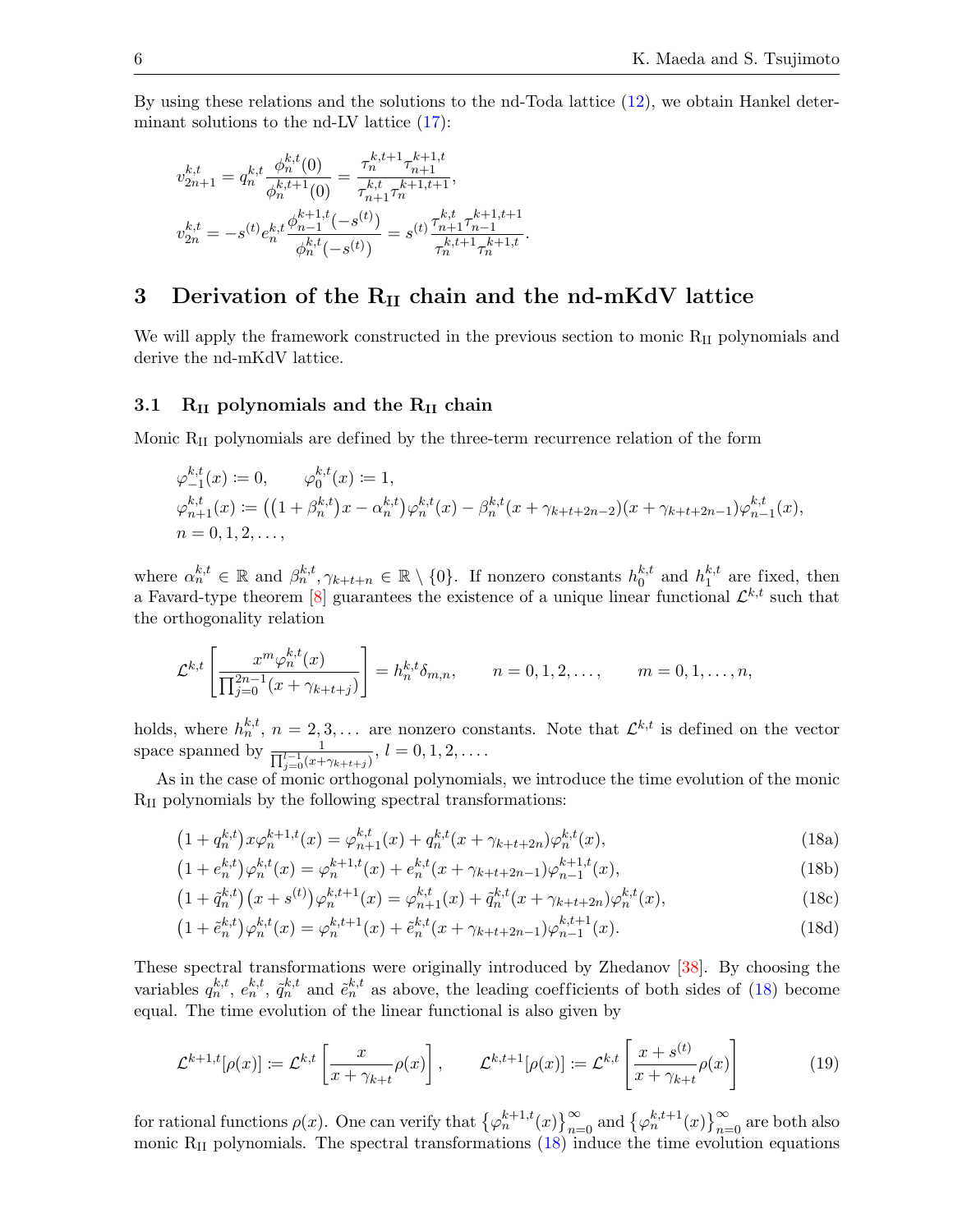of the semi-infinite monic-type  $R_{II}$  chain:

<span id="page-6-0"></span>
$$
\alpha_{n}^{k,t} = \gamma_{k+t+2n} q_{n}^{k,t} + \gamma_{k+t+2n-1} e_{n}^{k,t} \frac{1+q_{n}^{k,t}}{1+q_{n-1}^{k,t}}
$$
\n
$$
= \gamma_{k+t+2n-1} q_{n}^{k-1,t} \frac{1+e_{n+1}^{k-1,t}}{1+e_{n}^{k-1,t}} + \gamma_{k+t+2n} e_{n+1}^{k-1,t}
$$
\n
$$
= \gamma_{k+t+2n} \tilde{q}_{n}^{k,t} + \gamma_{k+t+2n-1} \tilde{e}_{n}^{k,t} \frac{1+q_{n}^{k,t}}{1+q_{n-1}^{k,t}} - s^{(t)} \left(1+\tilde{q}_{n}^{k,t}\right) \left(1+\tilde{e}_{n}^{k,t}\right)
$$
\n
$$
= \gamma_{k+t+2n-1} \tilde{q}_{n}^{k,t-1} \frac{1+e_{n+1}^{k,t-1}}{1+e_{n}^{k,t-1}} + \gamma_{k+t+2n} \tilde{e}_{n+1}^{k,t-1} - s^{(t-1)} \left(1+\tilde{q}_{n}^{k,t-1}\right) \left(1+\tilde{e}_{n+1}^{k,t-1}\right), \qquad (20a)
$$
\n
$$
\beta_{n}^{k,t} = q_{n-1}^{k,t} e_{n}^{k,t} \frac{1+q_{n}^{k,t}}{1+q_{n-1}^{k,t}} = q_{n}^{k-1,t} e_{n}^{k-1,t} \frac{1+e_{n-1}^{k-1,t}}{1+e_{n}^{k-1,t}}
$$

$$
= \tilde{q}_{n-1}^{k,t} \tilde{e}_n^{k,t} \frac{1 + \tilde{q}_n^{k,t}}{1 + \tilde{q}_{n-1}^{k,t}} = \tilde{q}_n^{k,t-1} \tilde{e}_n^{k,t-1} \frac{1 + \tilde{e}_{n+1}^{k,t-1}}{1 + \tilde{e}_n^{k,t-1}},
$$
\n(20b)

$$
e_0^{k,t} = \tilde{e}_0^{k,t} = 0 \qquad \text{for all } k \text{ and } t. \tag{20c}
$$

Note that the  $R_{II}$  chain was originally introduced by Spiridonov and Zhedanov [\[28\]](#page-11-13). The original chain is described by three equations and four types of dependent variables with one constraint. The monic-type version  $(20)$  is, however, described by essentially only two equations and two types of dependent variables; since we are now considering two time variables  $k$  and  $t$ , there are four types of dependent variables.

We define the moment of the linear functional  $\mathcal{L}^{0,t}$  by

$$
\mu_{m,l}^{(t)} := \mathcal{L}^{0,t} \left[ \frac{x^m}{\prod_{j=0}^{l-1} (x + \gamma_{t+j})} \right].
$$

Note that the time evolution of the linear functional [\(19\)](#page-5-2) gives the relation

$$
\mathcal{L}^{k,t} \left[ \frac{x^m}{\prod_{j=0}^{l-1} (x + \gamma_{k+t+j})} \right] = \mathcal{L}^{0,t} \left[ \frac{x^{k+m}}{\prod_{j=0}^{k+l-1} (x + \gamma_{t+j})} \right] = \mu_{k+m,k+l}^{(t)}
$$

and the dispersion relations

<span id="page-6-2"></span>
$$
\mu_{m,l}^{(t+1)} = \mu_{m+1,l+1}^{(t)} + s^{(t)}\mu_{m,l+1}^{(t)}, \qquad \mu_{m,l}^{(t)} = \mu_{m+1,l+1}^{(t)} + \gamma_{t+l}\mu_{m,l+1}^{(t)}.
$$
\n(21)

Then, the determinant expression of the monic R<sub>II</sub> polynomials  $\{\varphi_n^{k,t}(x)\}_{n=0}^{\infty}$  is given by

<span id="page-6-1"></span>
$$
\varphi_n^{k,t}(x) = \frac{1}{\tau_n^{k,2n,t}} \begin{vmatrix}\n\mu_{k,k+2n}^{(t)} & \mu_{k+1,k+2n}^{(t)} & \cdots & \mu_{k+n-1,k+2n}^{(t)} & \mu_{k+n,k+2n}^{(t)} \\
\mu_{k+1,k+2n}^{(t)} & \mu_{k+2,k+2n}^{(t)} & \cdots & \mu_{k+n,k+2n}^{(t)} & \mu_{k+n+1,k+2n}^{(t)} \\
\vdots & \vdots & \ddots & \vdots & \vdots \\
\mu_{k+n-1,k+2n}^{(t)} & \mu_{k+n,k+2n}^{(t)} & \cdots & \mu_{k+2n-2,k+2n}^{(t)} & \mu_{k+2n-1,k+2n}^{(t)}\n\end{vmatrix},
$$
\n(22)

where  $\tau_n^{k,l,t}$  is the Hankel determinant of order *n*:

<span id="page-6-3"></span>
$$
\tau_{-1}^{k,l,t} := 0, \qquad \tau_0^{k,l,t} := 1, \qquad \tau_n^{k,l,t} := |\mu_{k+i+j,k+l}^{(t)}|_{0 \le i,j \le n-1}, \qquad n = 1, 2, 3, .... \tag{23}
$$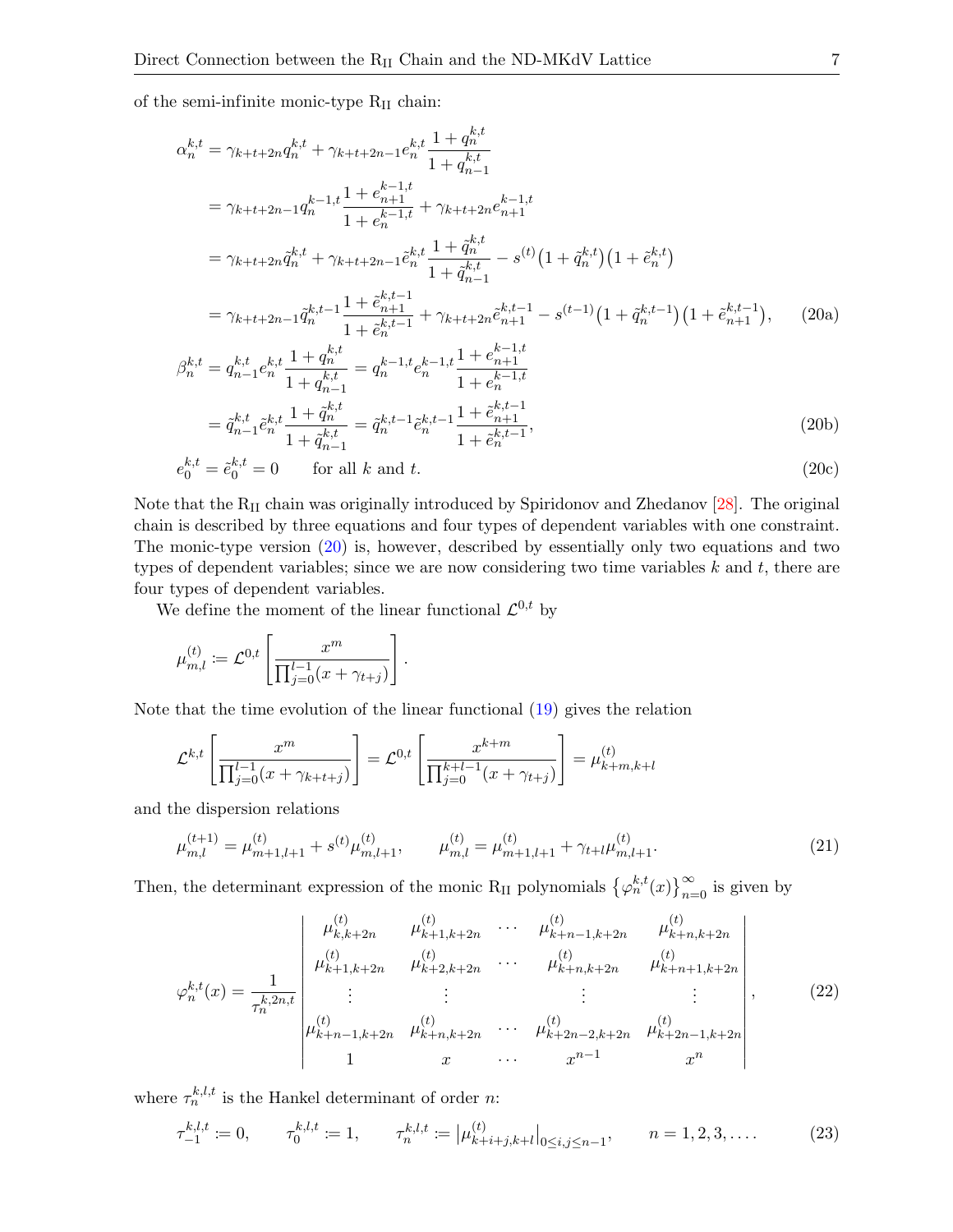We should remark that the Casorati determinant representation of the  $R_{II}$  polynomials was found by Spiridonov and Zhedanov [\[31\]](#page-11-15). The Hankel determinant expression given above reflects the structure of the discrete two-dimensional Toda hierarchy [\[34\]](#page-11-8). By using the determinant expression  $(22)$ , the dispersion relation  $(21)$ , and a determinant identity called Plücker relation, we can find the Hankel determinant solutions to the semi-infinite monic-type  $R_{II}$  chain:

$$
q_n^{k,t} = (\gamma_{k+t+2n})^{-1} \frac{\tau_n^{k,2n,t} \tau_{n+1}^{k+1,2n+1,t}}{\tau_{n+1}^{k,2n+2,t} \tau_n^{k+1,2n-1,t}}, \qquad e_n^{k,t} = \gamma_{k+t+2n} \frac{\tau_{n+1}^{k,2n+1,t} \tau_{n-1}^{k+1,2n-2,t}}{\tau_n^{k,2n-1,t} \tau_n^{k+1,2n,t}},
$$
  

$$
\tilde{q}_n^{k,t} = (\gamma_{k+t+2n} - s^{(t)})^{-1} \frac{\tau_n^{k,2n,t} \tau_{n+1}^{k,2n+1,t+1}}{\tau_{n+1}^{k,2n-1,t+1}}, \qquad \tilde{e}_n^{k,t} = (\gamma_{k+t+2n} - s^{(t)}) \frac{\tau_{n+1}^{k,2n+1,t} \tau_{n-1}^{k,2n-2,t+1}}{\tau_n^{k,2n-1,t} \tau_n^{k,2n,t+1}}.
$$

### 3.2 Symmetric  $R_{II}$  polynomials and the nd-mKdV lattice

We introduce a symmetric version of the monic R<sub>II</sub> polynomials, which is an analogue of the monic symmetric orthogonal polynomials.

Let us define a polynomial sequence  $\{\varsigma_n^{k,t}(x)\}_{n=0}^{\infty}$  by

$$
\varsigma_{2n+i}^{k,t}(x) \coloneqq x^i \varphi_n^{k+i,t}(x^2), \qquad n = 0, 1, 2, \dots, \qquad i = 0, 1.
$$

The corresponding linear functional  $\mathcal{S}^{k,t}$  is given by

$$
\mathcal{S}^{k,t} \left[ \frac{x^{2m}}{\prod_{j=0}^{l-1} (x^2 + \gamma_{k+t+j})} \right] := \mathcal{L}^{k,t} \left[ \frac{x^m}{\prod_{j=0}^{l-1} (x + \gamma_{k+t+j})} \right],
$$
  

$$
\mathcal{S}^{k,t} \left[ \frac{x^{2m+1}}{\prod_{j=0}^{l-1} (x^2 + \gamma_{k+t+j})} \right] := 0, \qquad l = 0, 1, 2, ..., \qquad m = 0, 1, ..., l.
$$

The spectral transformations [\(18\)](#page-5-1) yield the three-term recurrence relations

<span id="page-7-0"></span>
$$
\varsigma_{2n+2}^{k,t}(x) = \left(1 + q_n^{k,t}\right)x\varsigma_{2n+1}^{k,t}(x) - q_n^{k,t}\left(x^2 + \gamma_{k+t+2n}\right)\varsigma_{2n}^{k,t}(x),\tag{24a}
$$

<span id="page-7-1"></span>
$$
\varsigma_{2n+1}^{k,t}(x) = \left(1 + e_n^{k,t}\right)x\varsigma_{2n}^{k,t}(x) - e_n^{k,t}\left(x^2 + \gamma_{k+t+2n-1}\right)\varsigma_{2n-1}^{k,t}(x),\tag{24b}
$$

and the spectral transformations for the monic symmetric R<sub>II</sub> polynomials  $\{\zeta_n^{k,t}(x)\}_{n=0}^{\infty}$ .

$$
(1 + \tilde{q}_n^{k,t})(x^2 + s^{(t)})\zeta_{2n}^{k,t+1}(x) = \zeta_{2n+2}^{k,t}(x) + \tilde{q}_n^{k,t}(x^2 + \gamma_{k+t+2n})\zeta_{2n}^{k,t}(x),
$$
\n(25a)

$$
(1 + \tilde{q}_n^{k+1,t})(x^2 + s^{(t)})\varsigma_{2n+1}^{k,t+1}(x) = \varsigma_{2n+3}^{k,t}(x) + \tilde{q}_n^{k+1,t}(x^2 + \gamma_{k+t+2n+1})\varsigma_{2n+1}^{k,t}(x),\tag{25b}
$$

$$
(1 + \tilde{e}_n^{k,t})\varsigma_{2n}^{k,t}(x) = \varsigma_{2n}^{k,t+1}(x) + \tilde{e}_n^{k,t}(x^2 + \gamma_{k+t+2n-1})\varsigma_{2n-2}^{k,t+1}(x),\tag{25c}
$$

<span id="page-7-2"></span>
$$
(1 + \tilde{e}_n^{k+1,t})\varsigma_{2n+1}^{k,t}(x) = \varsigma_{2n+1}^{k,t+1}(x) + \tilde{e}_n^{k+1,t}(x^2 + \gamma_{k+t+2n})\varsigma_{2n-1}^{k,t+1}(x).
$$
 (25d)

Relations [\(24\)](#page-7-0) and [\(25\)](#page-7-1) show that there exist variables  $v_n^{k,t}$  satisfying the relations

$$
\begin{aligned} \left(\gamma_{k+t+n} + v_n^{k,t}\right) \left(x^2 + s^{(t)}\right) \varsigma_n^{k,t+1}(x) \\ &= \left(\gamma_{k+t+n} - s^{(t)}\right) x \varsigma_{n+1}^{k,t}(x) + \left(s^{(t)} + v_n^{k,t}\right) \left(x^2 + \gamma_{k+t+n}\right) \varsigma_n^{k,t}(x), \end{aligned} \tag{26a}
$$

$$
\gamma_{k+t+n}(s^{(t)} + v_n^{k,t})\varsigma_n^{k,t}(x) = s^{(t)}(\gamma_{k+t+n} + v_n^{k,t})\varsigma_n^{k,t+1}(x) + (\gamma_{k+t+n} - s^{(t)})v_n^{k,t}x\varsigma_{n-1}^{k,t+1}(x).
$$
\n(26b)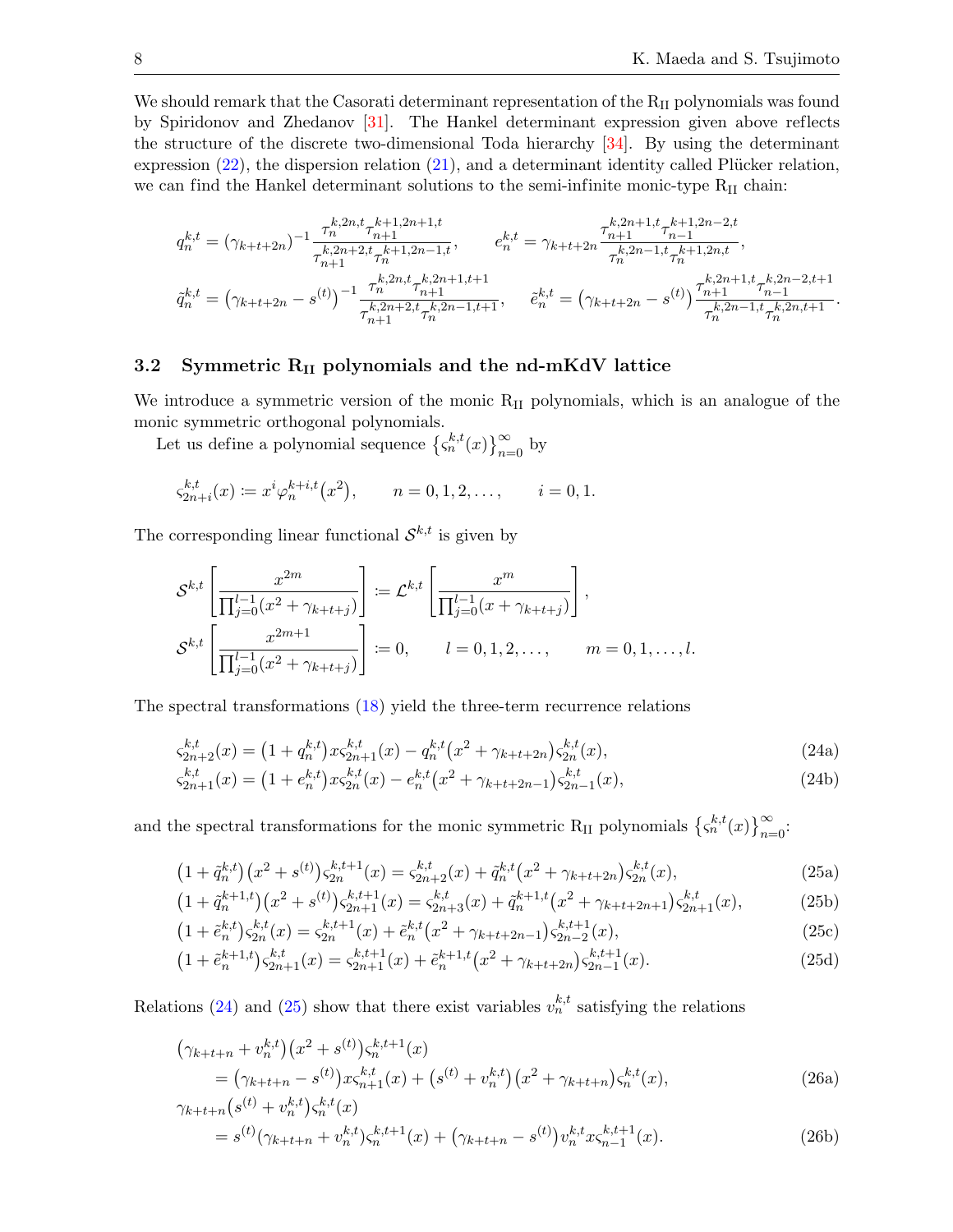Relations [\(26\)](#page-7-2) yield

$$
\begin{split} \varsigma_{n+1}^{k,t}(x) &= \left( 1 + (\gamma_{k+t+n-1})^{-1} v_n^{k,t} \frac{1 + \left( s^{(t)} \right)^{-1} v_{n-1}^{k,t}}{1 + (\gamma_{k+t+n-1})^{-1} v_{n-1}^{k,t}} \right) x \varsigma_n^{k,t}(x) \\ &- (\gamma_{k+t+n-1})^{-1} v_n^{k,t} \frac{1 + \left( s^{(t)} \right)^{-1} v_{n-1}^{k,t}}{1 + (\gamma_{k+t+n-1})^{-1} v_{n-1}^{k,t}} \left( x^2 + \gamma_{k+t+n-1} \right) \varsigma_{n-1}^{k,t}(x) \\ &= \left( 1 + (\gamma_{k+t+n-1})^{-1} v_n^{k,t-1} \frac{1 + \left( s^{(t-1)} \right)^{-1} v_{n+1}^{k,t-1}}{1 + (\gamma_{k+t+n})^{-1} v_{n+1}^{k,t-1}} \right) x \varsigma_n^{k,t}(x) \\ &- (\gamma_{k+t+n-1})^{-1} v_n^{k,t-1} \frac{1 + \left( s^{(t-1)} \right)^{-1} v_{n+1}^{k,t-1}}{1 + (\gamma_{k+t+n})^{-1} v_{n+1}^{k,t-1}} \left( x^2 + \gamma_{k+t+n-1} \right) \varsigma_{n-1}^{k,t}(x). \end{split}
$$

Hence, the compatibility condition

<span id="page-8-0"></span>
$$
v_n^{k,t} \frac{1 + \left(s^{(t)}\right)^{-1} v_{n-1}^{k,t}}{1 + \left(\gamma_{k+t+n-1}\right)^{-1} v_{n-1}^{k,t}} = v_n^{k,t-1} \frac{1 + \left(s^{(t-1)}\right)^{-1} v_{n+1}^{k,t-1}}{1 + \left(\gamma_{k+t+n}\right)^{-1} v_{n+1}^{k,t-1}},\tag{27a}
$$

$$
v_0^{k,t} = 0 \qquad \text{for all } k \text{ and } t,\tag{27b}
$$

must be satisfied. This is the time evolution equation of the semi-infinite nd-mKdV lattice, a nonautonomous version of the discrete mKdV lattice [\[32\]](#page-11-16). Note that the nd-mKdV lattice [\(27\)](#page-8-0) reduces to the nd-LV lattice [\(17\)](#page-4-4) as  $\gamma_{k+t+n} \to \infty$ .

The Miura transformation between the monic-type  $R_{II}$  chain [\(20\)](#page-6-0) and the nd-mKdV lattice [\(27\)](#page-8-0) is obtained as follows:

$$
q_{n}^{k,t} = (\gamma_{k+t+2n})^{-1} v_{2n+1}^{k,t} \frac{1 + (s^{(t)})^{-1} v_{2n}^{k,t}}{1 + (\gamma_{k+t+2n})^{-1} v_{2n}^{k,t}} = (\gamma_{k+t+2n})^{-1} v_{2n+1}^{k,t-1} \frac{1 + (s^{(t-1)})^{-1} v_{2n+2}^{k,t-1}}{1 + (\gamma_{k+t+2n+1})^{-1} v_{2n+2}^{k,t-1}},
$$
  
\n
$$
e_{n}^{k,t} = (\gamma_{k+t+2n-1})^{-1} v_{2n}^{k,t} \frac{1 + (s^{(t)})^{-1} v_{2n-1}^{k,t}}{1 + (\gamma_{k+t+2n-1})^{-1} v_{2n-1}^{k,t}}
$$
  
\n
$$
= (\gamma_{k+t+2n-1})^{-1} v_{2n}^{k,t-1} \frac{1 + (s^{(t-1)})^{-1} v_{2n+1}^{k,t-1}}{1 + (\gamma_{k+t+2n})^{-1} v_{2n+1}^{k,t-1}},
$$
  
\n
$$
\tilde{q}_{n}^{k,t} = (\gamma_{k+t+2n} - s^{(t)})^{-1} s^{(t)} \left(1 + (s^{(t)})^{-1} v_{2n+1}^{k,t}\right) \left(1 + (s^{(t)})^{-1} v_{2n+2}^{k,t}\right)
$$
  
\n
$$
= (\gamma_{k+t+2n} - s^{(t)})^{-1} s^{(t)} \left(1 + (s^{(t)})^{-1} v_{2n+1}^{k,t}\right) \left(1 + (s^{(t)})^{-1} v_{2n+2}^{k,t}\right),
$$
  
\n
$$
\tilde{e}_{n}^{k,t} = \frac{(\gamma_{k+t+2n} - s^{(t)}) v_{2n}^{k,t} v_{2n-1}^{k,t}}{s^{(t)} \gamma_{k+t+2n-1} \gamma_{k+t+2n} \left(1 + (\gamma_{k+t+2n})^{-1} v_{2n}^{k,t}\right) \left(1 + (\gamma_{k+t+2n-1})^{-1} v_{2n-1}^{k,t}\right)}
$$
  
\n
$$
= \frac{(\gamma_{k+t+2n-1} - s^{(t)}) v_{2n}^{k-t}}{s^{(t)} \gamma_{k+t+2n-1} \gamma_{k+t+2n
$$

Furthermore, from relations [\(26\)](#page-7-2), we obtain

$$
\frac{1 + (s^{(t)})^{-1} v_{2n}^{k,t}}{1 + (\gamma_{k+t+2n})^{-1} v_{2n}^{k,t}} = \frac{\varphi_n^{k,t+1}(0)}{\varphi_n^{k,t}(0)},
$$
  

$$
1 + (s^{(t)})^{-1} v_{2n-1}^{k,t} = (-s^{(t)})^{-1} \frac{\varphi_n^{k,t}(-s^{(t)})}{\varphi_{n-1}^{k+1,t}(-s^{(t)})},
$$
  

$$
1 + (\gamma_{k+t+2n-1})^{-1} v_{2n-1}^{k,t} = (-\gamma_{k+t+2n-1})^{-1} \frac{\varphi_n^{k,t}(-\gamma_{k+t+2n-1})}{\varphi_{n-1}^{k+1,t+1}(-\gamma_{k+t+2n-1})}.
$$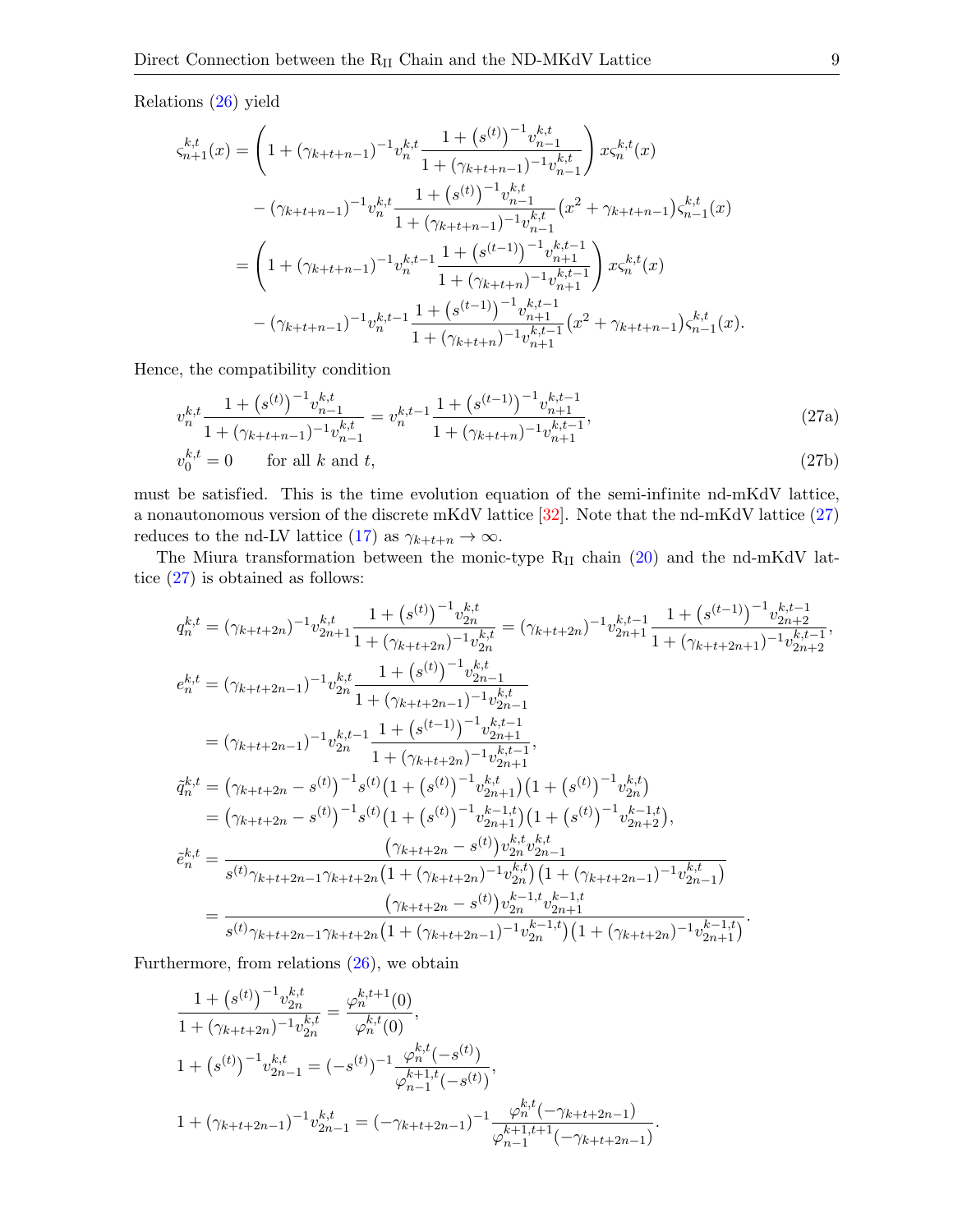Hence, Hankel determinant solutions to the nd-mKdV lattice [\(27\)](#page-8-0) are given by

$$
v_{2n+1}^{k,t} = \gamma_{k+t+2n} q_n^{k,t} \frac{\varphi_n^{k,t}(0)}{\varphi_n^{k,t+1}(0)} = \frac{\tau_n^{k,2n,t+1} \tau_{n+1}^{k+1,2n+1,t}}{\tau_{n+1}^{k,2n+2,t} \tau_n^{k+1,2n-1,t+1}},
$$
  

$$
v_{2n}^{k,t} = s^{(t)} e_n^{k,t} \frac{\varphi_{n-1}^{k+1,t}(-s^{(t)})}{\varphi_n^{k,t}(-s^{(t)})} \frac{\varphi_n^{k,t}(-\gamma_{k+t+2n-1})}{\varphi_{n-1}^{k+1,t+1}(-\gamma_{k+t+2n-1})} = s^{(t)} \gamma_{k+t+2n} \frac{\tau_{n+1}^{k,2n+1,t} \tau_{n-1}^{k+1,2n-2,t+1}}{\tau_n^{k,2n-1,t+1} \tau_n^{k+1,2n,t}}.
$$

Remark 1. Spiridonov [\[29\]](#page-11-17) first considered spectral transformations for the (not monic) symmetric  $R_{II}$  polynomials. By using spectral transformations, he derived a generalization of the nd-LV lattice  $(17)$ , which is more complicated than the nd-mKdV lattice  $(27)$ . We have considered the monic symmetric  $R_{II}$  polynomials and their spectral transformations which possess the following symmetry. Consider an independent variable transformation  $t' = -k - t - n$  and  $\text{introduce } \xi_n^{k,t'}(x) := \xi_n^{k,-k-t'-n+1}(x), \ \tilde{v}_n^{k,t'} := v_n^{k,-k-t'-n}, \ \tilde{s}_{k+t'+n} := s^{(-k-t'-n)} \text{ and } \tilde{\gamma}^{(t')} := \gamma_{-t'}.$ Then, the spectral transformations for the monic symmetric  $R_{II}$  polynomials  $(26)$  may be rewritten as

$$
\begin{split}\n&\left(\tilde{s}_{k+t'+n}+\tilde{v}_{n}^{k,t'}\right)\left(x^{2}+\tilde{\gamma}^{(t')}\right)\tilde{\varsigma}_{n}^{k,t'+1}(x) \\
&=\left(\tilde{s}_{k+t'+n}-\tilde{\gamma}^{(t')}\right)x\tilde{\varsigma}_{n+1}^{k,t'}(x)+\left(\tilde{\gamma}^{(t')}+\tilde{v}_{n}^{k,t'}\right)\left(x^{2}+\tilde{s}_{k+t'+n}\right)\tilde{\varsigma}_{n}^{k,t'}(x), \\
&\tilde{s}_{k+t'+n}\left(\tilde{\gamma}^{(t')}+\tilde{v}_{n}^{k,t'}\right)\tilde{\varsigma}_{n}^{k,t'}(x) \\
&=\tilde{\gamma}^{(t')}\left(\tilde{s}_{k+t'+n}+\tilde{v}_{n}^{k,t'}\right)\tilde{\varsigma}_{n}^{k,t'+1}(x)+\left(\tilde{s}_{k+t'+n}-\tilde{\gamma}^{(t')}\right)\tilde{v}_{n}^{k,t'}x\tilde{\varsigma}_{n-1}^{k,t'+1}(x),\n\end{split}
$$

so that the roles of the parameters are replaced. Using the symmetric form of the spectral transformations [\(26\)](#page-7-2), we can derive the corresponding discrete integrable system in a simpler form.

In another study, Spiridonov et al. [\[30\]](#page-11-18) derived a discrete integrable system called the FST chain and discussed its connection to the  $R_{II}$  chain. The time evolution equation of the FST chain is

$$
\frac{\gamma_{k+t+n} - s^{(t)} + A_n^{k,t} A_{n-1}^{k,t}}{A_n^{k,t}} = \frac{\gamma_{k+t+n-1} - s^{(t-1)} + A_n^{k,t-1} A_{n+1}^{k,t-1}}{A_n^{k,t-1}},
$$
  

$$
A_{-1}^{k,t} = 0 \qquad \text{for all } k \text{ and } t.
$$

Particular solutions to the FST chain may also be expressed by the Hankel determinant [\(23\)](#page-6-3):

$$
A_{2n}^{k,t} = (\gamma_{k+t+2n} - s^{(t)}) \frac{\tau_{n+1}^{k,2n+1,t} \tau_n^{k,2n-1,t+1}}{\tau_n^{k,2n,t} \tau_n^{k,2n,t+1}},
$$
  

$$
A_{2n+1}^{k,t} = (\gamma_{k+t+2n+1} - s^{(t)}) \frac{\tau_{n+1}^{k,2n+2,t} \tau_n^{k,2n,t+1}}{\tau_{n+1}^{k,2n+1,t} \tau_{n+1}^{k,2n+1,t+1}}.
$$

Similarly, we have the discrete potential KdV lattice

$$
\begin{aligned} &\left(\epsilon_n^{k,t-1} - \epsilon_n^{k,t}\right) \left(\epsilon_{n+1}^{k,t-1} - \epsilon_{n-1}^{k,t}\right) = \gamma_{k+t+n-1} - s^{(t-1)},\\ &\epsilon_{-1}^{k,t} = 0 \qquad \text{for all } k \text{ and } t, \end{aligned}
$$

and its Hankel determinant solutions

$$
\epsilon_{2n}^{k,t} = \frac{\tau_{n+1}^{k,2n,t}}{\tau_n^{k,2n,t}}, \qquad \epsilon_{2n+1}^{k,t} = \frac{\tau_n^{k,2n+1,t}}{\tau_{n+1}^{k,2n+1,t}}.
$$

Therefore, these systems and the nd-mKdV lattice [\(27\)](#page-8-0) are connected via the bilinear formalism.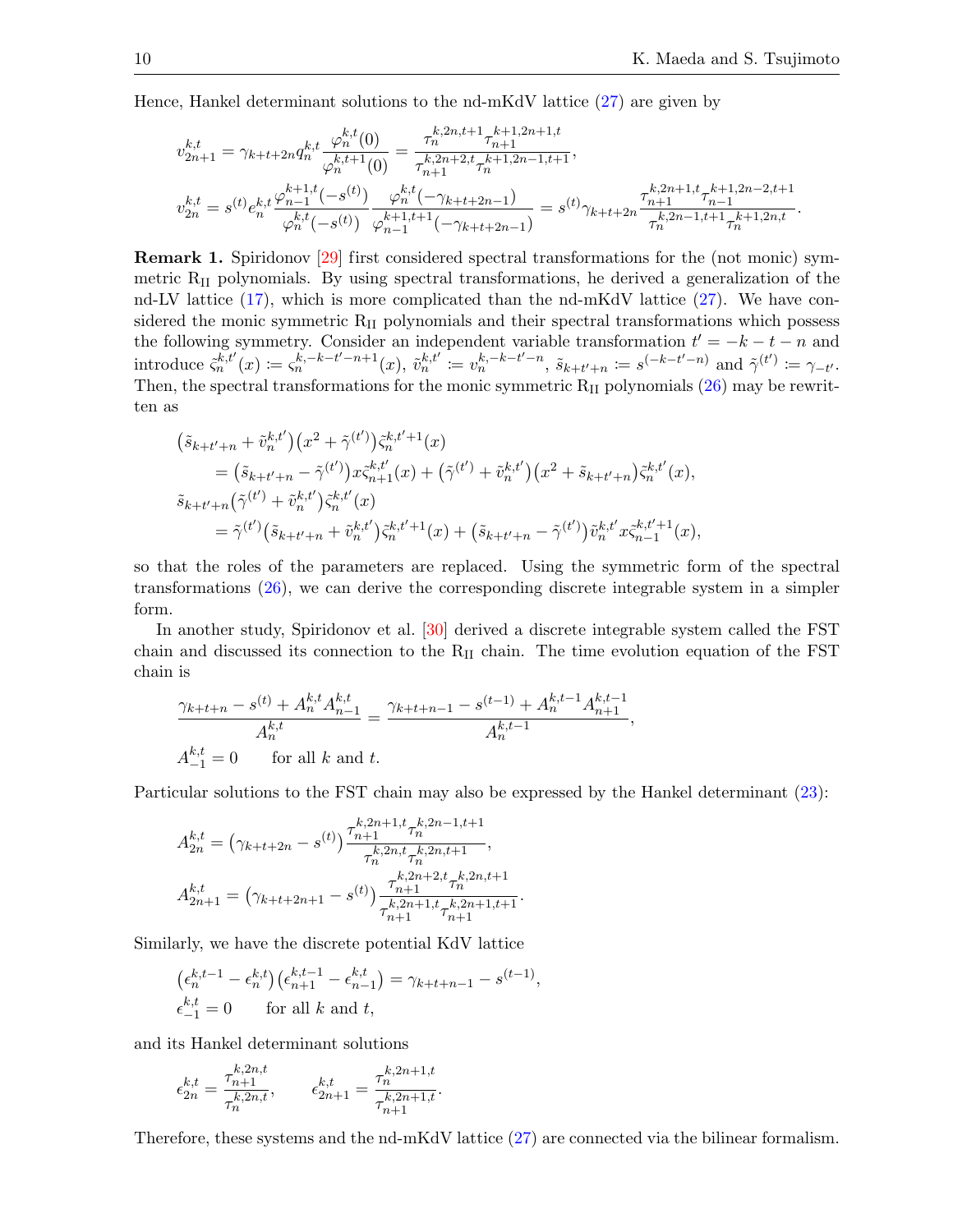# <span id="page-10-8"></span>4 Concluding remarks

In this paper, we developed the spectral transformation technique for symmetric  $R_{II}$  polynomials and derived the nd-mKdV lattice as the compatibility condition. Moreover, we obtained a direct connection between the  $R_{II}$  chain and the nd-mKdV lattice. It is easily verified by numerical experiments that the obtained nd-mKdV lattice with a non-periodic finite lattice condition can compute the generalized eigenvalues of the tridiagonal matrix pencil that corresponds to the  $R_{II}$  polynomials through the Miura transformation. More practical applications of the ndmKdV lattice to numerical algorithms are left for future work. In particular, the application to generalized singular value decomposition [\[36\]](#page-11-19) will be discussed in detail.

In recent studies, various discrete Painlevé equations have been obtained as reductions of discrete integrable systems [\[6,](#page-10-10) [7,](#page-10-11) [20,](#page-11-20) [21,](#page-11-21) [22,](#page-11-22) [23\]](#page-11-23). On the other hand, it is known that the  $R_{II}$ chain and the elliptic Painlevé equation  $[25]$  have solutions expressible in terms of the elliptic hypergeometric function  $_{10}E_9$  [\[11,](#page-10-12) [28\]](#page-11-13). In addition, it was pointed out that the contiguity relations of the elliptic Painlevé equation are similar to the linear relations of the  $R_{II}$  chain [\[19\]](#page-11-25). Supported by these evidences, one may believe that a reduction of the  $R_{II}$  chain may give rise to the elliptic Painlevé equation. This work linked the nd-mKdV lattice with the  $R_{II}$  chain. We are now concerned with its relationship to the discrete Painlevé equations. In particular, we expect that the elliptic Painlevé equation will appear as a reduction of the nd-mKdV lattice.

## Acknowledgements

The authors thank Professor Kenji Kajiwara for fruitful comments and the anonymous referees for their valuable suggestions. This work was supported by JSPS KAKENHI Grant Numbers 11J04105 and 25400110.

## References

- <span id="page-10-0"></span>[1] Adler M., Horozov E., van Moerbeke P., The Pfaff lattice and skew-orthogonal polynomials, [Int. Math. Res.](http://dx.doi.org/10.1155/S107379289900029X) [Not.](http://dx.doi.org/10.1155/S107379289900029X) 1999 (1999), no. 11, 569–588, [solv-int/9903005.](http://arxiv.org/abs/solv-int/9903005)
- <span id="page-10-1"></span>[2] Adler M., van Moerbeke P., String-orthogonal polynomials, string equations, and 2-Toda symmetries, [Comm. Pure Appl. Math.](http://dx.doi.org/10.1002/(SICI)1097-0312(199703)50:3<241::AID-CPA3>3.3.CO;2-3) 50 (1997), 241–290, [hep-th/9706182.](http://arxiv.org/abs/hep-th/9706182)
- <span id="page-10-2"></span>[3] Adler M., van Moerbeke P., Toda versus Pfaff lattice and related polynomials, [Duke Math. J.](http://dx.doi.org/10.1215/S0012-9074-02-11211-3) 112 (2002), 1–58.
- <span id="page-10-9"></span>[4] Chihara T.S., An introduction to orthogonal polynomials, Mathematics and its Applications, Vol. 13, Gordon and Breach Science Publishers, New York, 1978.
- <span id="page-10-4"></span>[5] Fernando K.V., Parlett B.N., Accurate singular values and differential qd algorithms, [Numer. Math.](http://dx.doi.org/10.1007/s002110050024) 67 (1994), 191–229.
- <span id="page-10-10"></span>[6] Grammaticos B., Ramani A., Satsuma J., Willox R., Carstea A.S., Reductions of integrable lattices, [J. Non](http://dx.doi.org/10.2991/jnmp.2005.12.s1.29)[linear Math. Phys.](http://dx.doi.org/10.2991/jnmp.2005.12.s1.29) 12 (2005), suppl. 1, 363–371.
- <span id="page-10-11"></span>[7] Hay M., Hietarinta J., Joshi N., Nijhoff F., A Lax pair for a lattice modified KdV equation, reductions to  $q$ -Painlevé equations and associated Lax pairs, [J. Phys. A: Math. Theor.](http://dx.doi.org/10.1088/1751-8113/40/2/F02) 40 (2007), F61–F73.
- <span id="page-10-7"></span>[8] Ismail M.E.H., Masson D.R., Generalized orthogonality and continued fractions, [J. Approx. Theory](http://dx.doi.org/10.1006/jath.1995.1106) 83 (1995), 1–40, [math.CA/9407213.](http://arxiv.org/abs/math.CA/9407213)
- <span id="page-10-5"></span>[9] Iwasaki M., Nakamura Y., An application of the discrete Lotka–Volterra system with variable step-size to singular value computation, *[Inverse Problems](http://dx.doi.org/10.1088/0266-5611/20/2/015)* 20 (2004), 553-563.
- <span id="page-10-6"></span>[10] Iwasaki M., Nakamura Y., Accurate computation of singular values in terms of shifted integrable schemes, [Japan J. Indust. Appl. Math.](http://dx.doi.org/10.1007/BF03167593) 23 (2006), 239–259.
- <span id="page-10-12"></span>[11] Kajiwara K., Masuda T., Noumi M., Ohta Y., Yamada Y.,  $_{10}E_9$  solution to the elliptic Painlevé equation, [J. Phys. A: Math. Gen.](http://dx.doi.org/10.1088/0305-4470/36/17/102) 36 (2003), L263–L272, [nlin.SI/0303032.](http://arxiv.org/abs/nlin.SI/0303032)
- <span id="page-10-3"></span>[12] Kharchev S., Mironov A., Zhedanov A., Faces of relativistic Toda chain, [Internat. J. Modern Phys. A](http://dx.doi.org/10.1142/S0217751X97001493) 12 (1997), 2675–2724, [hep-th/9606144.](http://arxiv.org/abs/hep-th/9606144)